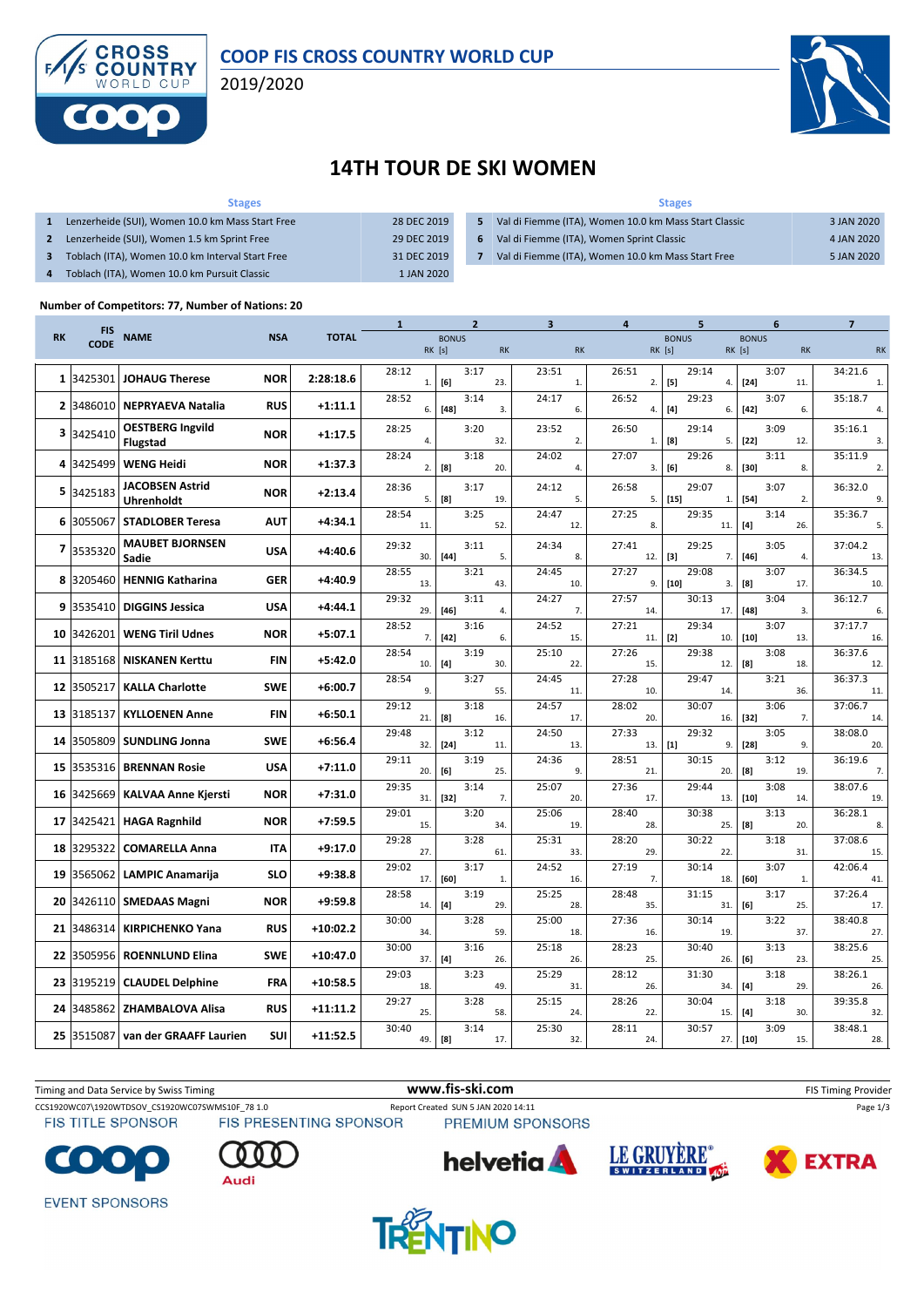

2019/2020



## **14TH TOUR DE SKI WOMEN**

|           |                           |                               |            |              | $\mathbf{1}$ | $\overline{2}$         |           | 3            | 4            | 5                     | 6                                                                                                                                                                                                                                                 | $\overline{\mathbf{z}}$ |
|-----------|---------------------------|-------------------------------|------------|--------------|--------------|------------------------|-----------|--------------|--------------|-----------------------|---------------------------------------------------------------------------------------------------------------------------------------------------------------------------------------------------------------------------------------------------|-------------------------|
| <b>RK</b> | <b>FIS</b><br><b>CODE</b> | <b>NAME</b>                   | <b>NSA</b> | <b>TOTAL</b> |              | <b>BONUS</b><br>RK [s] | <b>RK</b> | <b>RK</b>    | RK [s]       | <b>BONUS</b>          | <b>BONUS</b><br><b>RK</b> [s]<br><b>RK</b>                                                                                                                                                                                                        | <b>RK</b>               |
|           | 26 3486213                | <b>DURKINA Lidia</b>          | <b>RUS</b> | $+12:12.2$   | 30:36<br>47  | 3:37                   | 71.       | 26:11<br>47. | 27:57<br>34. | 30:37<br>24.          | 3:16<br>$[4]$<br>27.                                                                                                                                                                                                                              | 38:20.8<br>24.          |
|           | 27 3155324                | <b>JANATOVA Katerina</b>      | CZE        | $+12:19.6$   | 29:59<br>33. | 3:15<br>[8]            | 18.       | 25:26<br>29. | 28:32<br>32. | 31:22<br>32.          | 3:11<br>[6]<br>21.                                                                                                                                                                                                                                | 39:07.2<br>29.          |
|           | 28 3535601                | <b>OGDEN Katharine</b>        | <b>USA</b> | $+12:26.5$   | 30:15<br>42. | 3:28                   | 60.       | 25:33<br>34. | 28:58<br>38. | 31:04<br>28.          | 3:19<br>32.                                                                                                                                                                                                                                       | 38:08.1<br>21.          |
|           | 29 3485849                | <b>NECHAEVSKAYA Anna</b>      | <b>RUS</b> | $+13:06.7$   | 30:00<br>35. | 3:33                   | 66.       | 25:21<br>27. | 29:19<br>40. | 31:34<br>35.          | 3:30<br>41.                                                                                                                                                                                                                                       | 38:08.3<br>22.          |
|           | 30 3675066                | <b>TYULENEVA Valeriya</b>     | KAZ        | $+13:50.1$   | 30:36<br>48. | 3:35                   | 68.       | 25:43<br>39. | 29:22<br>42. | 31:48<br>41.          | 3:30<br>42.                                                                                                                                                                                                                                       | 37:34.7<br>18.          |
|           | 31 3185633                | <b>NISSINEN Vilma</b>         | <b>FIN</b> | $+15:00.9$   | 31:20<br>58. | 3:22                   | 46.       | 25:49<br>43. | 28:08<br>31. | 31:41<br>38.          | 3:14<br>[8]<br>16.                                                                                                                                                                                                                                | 39:53.5<br>33.          |
|           |                           | 32 3505800 DAHLQVIST Maja     | <b>SWE</b> | $+15:23.7$   | 32:37<br>72. | 3:16<br>[22]           | 12.       | 26:02<br>46. | 29:08<br>43. | 30:20<br>21.          | 3:07<br>$[26]$<br>10.                                                                                                                                                                                                                             | 40:00.3<br>34.          |
|           | 33 3486232                | <b>GOLOVAN Diana</b>          | <b>RUS</b> | $+15:39.5$   | 32:03<br>68. | 3:44                   | 72.       | 25:46<br>41. | 28:29<br>36. | 31:11<br>30.          | 3:31<br>43.                                                                                                                                                                                                                                       | 39:14.1<br>30.          |
|           |                           | 34  3675035   SHEVCHENKO Anna | KAZ        | $+15:54.0$   | 31:25<br>63. | 3:48                   | 73.       | 26:14<br>48. | 29:20<br>45. | 31:43<br>39.          | 3:23<br>38.                                                                                                                                                                                                                                       | 38:19.6<br>23.          |
|           | 35 3486471                | <b>ZHEREBYATEVA Anna</b>      | <b>RUS</b> | $+16:11.1$   | 30:41<br>51. | 3:36                   | 69.       | 25:34<br>35. | 28:33<br>33. | 32:22<br>43.          | 3:29<br>40.                                                                                                                                                                                                                                       | 40:14.7<br>35.          |
|           | 36 3205491                | <b>FRAEBEL Antonia</b>        | <b>GER</b> | $+16:18.1$   | 31:59<br>66. | 3:21                   | 40.       | 25:50<br>45. | 28:06<br>30. | 31:28<br>33.          | 3:13<br>[6]<br>22.                                                                                                                                                                                                                                | 40:45.7<br>38.          |
|           | 37 3295000                | <b>BROCARD Elisa</b>          | <b>ITA</b> | $+16:24.6$   | 30:10<br>39. | 3:20                   | $=36.$    | 26:20<br>52. | 29:10<br>44. | 31:44<br>40.          | 3:15<br>[6]<br>24.                                                                                                                                                                                                                                | 40:50.2<br>39.          |
|           | 38 3045076                | <b>YEATON Jessica</b>         | <b>AUS</b> | $+16:45.7$   | 30:12<br>41. | 3:33                   | 67.       | 25:50<br>44. | 30:13<br>49. | 32:23<br>44.          | 3:33<br>44.                                                                                                                                                                                                                                       | 39:20.3<br>31.          |
| 39        | 3665121                   | <b>SERONOSOVA Polina</b>      | <b>BLR</b> | $+17:52.4$   | 30:20<br>45. | 3:25                   | 53.       | 26:15<br>50. | 29:54<br>50. | 32:21<br>42.          | 3:20<br>33.                                                                                                                                                                                                                                       | 40:36.0<br>37.          |
| 40        | 3675049                   | <b>BYKOVA Irina</b>           | KAZ        | $+19:18.3$   | 31:23<br>62. | 3:36                   | 70.       | 26:52<br>56. | 29:10<br>48. | 32:45<br>45.          | 3:25<br>39.                                                                                                                                                                                                                                       | 40:25.9<br>36.          |
|           |                           | 41 3675060 SHALYGINA Kseniya  | KAZ        | $+21:03.2$   | 31:20<br>60. | 3:32                   | 63.       | 26:50<br>55. | 29:19<br>51. | 33:08<br>46.          | 3:20<br>34.                                                                                                                                                                                                                                       | 41:52.8<br>40.          |
|           | 3505990                   | <b>ANDERSSON Ebba</b>         | <b>SWE</b> | <b>WD</b>    | 28:25<br>3.  | 3:21                   | 39.       | 24:02<br>3.  | 27:08<br>6.  | 29:08<br>$[12]$<br>2. | 3:16<br>$[4] \centering% \includegraphics[width=1\textwidth]{images/TransY.pdf} \caption{The first two different values of $d=3$ and $d=4$ (left) and $d=5$ (right). The first two different values of $d=4$ (right). } \label{fig:class}$<br>28. | <b>DNS</b>              |
|           | 3295157                   | <b>SCARDONI Lucia</b>         | IΤΑ        | <b>WD</b>    | 30:10<br>40. | 3:20                   | $=36.$    | 25:41<br>38. | 28:50<br>37. | 31:36<br>36.          | 3:04<br>$[44]$<br>5.                                                                                                                                                                                                                              | <b>DNS</b>              |
|           | 3055108                   | <b>UNTERWEGER Lisa</b>        | <b>AUT</b> | <b>WD</b>    | 32:07<br>69. | 3:20                   | 31.       | 25:47<br>42. | 29:17<br>41. | 31:41<br>37.          | 3:21<br>35.                                                                                                                                                                                                                                       | <b>DNS</b>              |
|           | 3205403                   | <b>CARL Victoria</b>          | <b>GER</b> | <b>WD</b>    | 28:55<br>12. | 3:18<br>$[4]$          | 27.       | 24:50<br>14. | 28:09<br>19. | 30:36<br>23.          | <b>DNS</b>                                                                                                                                                                                                                                        |                         |
|           |                           | 3425703 SLIND Kari Oeyre      | <b>NOR</b> | <b>WD</b>    | 29:32<br>28. | 3:18<br>[6]            | 24.       | 25:07<br>21. | 27:46<br>18. | 31:05<br>29.          | <b>DNS</b>                                                                                                                                                                                                                                        |                         |
|           | 3506079                   | <b>LUNDGREN Moa</b>           | <b>SWE</b> | <b>WD</b>    | 28:53<br>8.  | 3:14<br>$[26]$         | 10.       | 25:13<br>23. | 28:28<br>23. | <b>DNS</b>            |                                                                                                                                                                                                                                                   |                         |
|           | 3535304                   | <b>CALDWELL Sophie</b>        | <b>USA</b> | <b>WD</b>    | 30:35<br>46. | 3:10<br>[28]           | 9.        | 25:17<br>25. | 28:25<br>27. | <b>DNS</b>            |                                                                                                                                                                                                                                                   |                         |
|           | 3205434                   | <b>KREHL Sofie</b>            | <b>GER</b> | <b>WD</b>    | 30:08<br>38. | 3:16<br>[6]            | 22.       | 25:29<br>30. | 29:07<br>39. | <b>DNS</b>            |                                                                                                                                                                                                                                                   |                         |
|           |                           | 3515238 HIERNICKEL Lydia      | SUI        | WD           | 30:20<br>44. | 3:27                   | 56.       | 25:43<br>40. | 30:08<br>47. | <b>DNS</b>            |                                                                                                                                                                                                                                                   |                         |
|           |                           | 3295241 GANZ Caterina         | IΤΑ        | WD           | 30:48<br>53. | 3:26                   | 54.       | 26:14<br>49. | 29:20<br>46. | <b>DNS</b>            |                                                                                                                                                                                                                                                   |                         |
|           |                           | 3515221 FAEHNDRICH Nadine     | SUI        | WD           | 29:03        | 3:10<br>19. [10]       | 13.       | 26:28<br>53. | <b>DNS</b>   |                       |                                                                                                                                                                                                                                                   |                         |
|           |                           | 3155249 NOVAKOVA Petra        | <b>CZE</b> | WD           | 29:14<br>23. | 3:18<br>[4]            | 28.       | 26:15<br>51. | <b>DNS</b>   |                       |                                                                                                                                                                                                                                                   |                         |
|           |                           | 3435197   MARCISZ Izabela     | <b>POL</b> | WD           | 30:20<br>43. | 3:28                   | 57.       | 25:39<br>36. | <b>DNS</b>   |                       |                                                                                                                                                                                                                                                   |                         |
|           |                           | 3555052 EIDUKA Patricija      | LAT        | WD           | 30:50<br>54. | 3:23                   | 48.       | 25:41<br>37. | <b>DNS</b>   |                       |                                                                                                                                                                                                                                                   |                         |